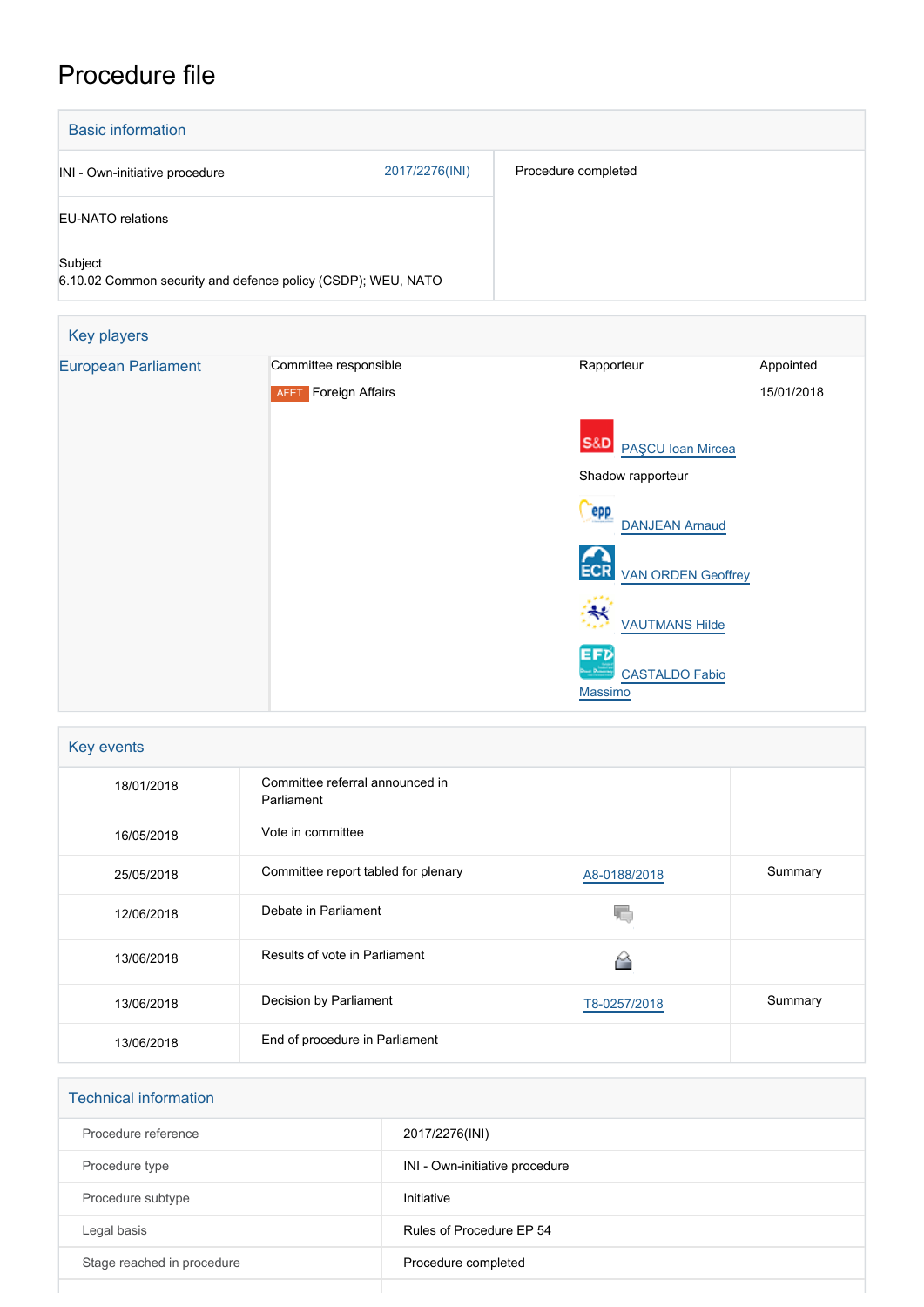Committee dossier AFET/8/11771

| Documentation gateway                               |              |            |    |         |  |  |  |  |
|-----------------------------------------------------|--------------|------------|----|---------|--|--|--|--|
| Committee draft report                              | PE615.554    | 21/02/2018 | EP |         |  |  |  |  |
| Amendments tabled in committee                      | PE620.774    | 05/04/2018 | EP |         |  |  |  |  |
| Committee report tabled for plenary, single reading | A8-0188/2018 | 25/05/2018 | EP | Summary |  |  |  |  |
| Text adopted by Parliament, single reading          | T8-0257/2018 | 13/06/2018 | EP | Summary |  |  |  |  |
|                                                     |              |            |    |         |  |  |  |  |

## EU-NATO relations

The Committee on Foreign Affairs adopted the own-initiative report by Ioan Mircea PA?CU (S&D, RO) on EU-NATO relations.

The EU and NATO are indispensable for ensuring the security of Europe and of their citizens. Their cooperation should not be considered a goal in itself but a way to achieve shared security priorities and goals through complementarity of missions and available means.

More substantive partnership: the EU and NATO, both engaged in crisis management, would be more efficient in that activity if they were to act in a truly coordinated manner and make the most of their expertise and resources. Members stressed openness and transparency in full respect of the decision-making autonomy and procedures of both organisations. Moreover, the report noted that cooperation with non-NATO EU Member States and non-EU NATO members is an integral part of EU-NATO cooperation.

Convinced that for its members, NATO is the cornerstone of collective defence and deterrence in Europe, Members are also convinced that a stronger EU with a more effective Common Security and Defence Policy (CSDP), through multiple projects between Member States and capable of honouring the provisions of Article 42(7) of the Treaty on European Union (TEU), by which Member States can request assistance, contributes to a stronger NATO.

They emphasised the need to strengthen EU-NATO cooperation on missions and operations, at both the strategic and tactical level. The EU-NATO strategic partnership is equally fundamental for the EUs evolving CSFP and for the future of the Alliance, as well as for EU-UK relations after Brexit. According to the report, after Brexit, 80 % of NATOs defence spending will be non-EU and three out of four battalions in the east will be led by non-EU countries.

US commitment: Members welcomed the re-affirmation of US commitment to NATO and European security. However, recent political developments could have an impact on the strength of the transatlantic relationship. The report noted that the US, which generally encouraged and welcomed the substantive developments in EU defence, should continue efforts for a better understanding of European strategic interests, including the development of European defence capabilities.

Improved infrastructure and cooperation: Members emphasised the importance of improving NATOs rapid reinforcement capabilities through improving EU and national infrastructure, removing bureaucratic and infrastructural barriers to the swift movement of forces and by pre-positioning military equipment and supplies. They welcomed the launch of Permanent Structured Cooperation (PESCO) and stressed its potential to strengthen the European contribution within NATO. They highlighted PESCOs complementarity to NATO and that it should be a driver for further EU-NATO cooperation in the development of capabilities as it aims to strengthen the EUs defence capacities and, in general, to make CSDP more effective and relevant for responding to todays security and military challenges.

Members considered that the development of common standards, procedures, training and exercises should be considered an important enabler for more efficient EU-NATO cooperation.

Security threats have become more hybrid and less conventional, and that international cooperation is required to tackle them. The EU and NATO should further build resilience and develop shared situational awareness of hybrid threats.

The EU should increase its capacity by providing more EU staff with security clearance, dedicated training for working with classified information and by investing in secure communications. Fostering reciprocity and a need-to-share approach to the exchange of appropriate information would also benefit missions and operations of both organisations.

In this regard, Members invited the EU and NATO to enhance their cooperation on strategic communication, especially in the area of cybersecurity. There is a need to improve cyber incident prevention, detection and response.

The important role of women in CSDP and NATO missions, in particular in dealing with women and children in conflict areas is stressed.

Lastly, Members emphasised the need for the EU to ensure a close security and defence relationship with the United Kingdom after Brexit, acknowledging that the UK will remain a lead contributor to European defence as both a NATO member and European nation, while no longer being a member of the EU.

## EU-NATO relations

The European Parliament adopted by 569 votes to 84 with 35 abstentions, a resolution on EU-NATO relations.

Members were convinced that the EU and NATO, who share the same values in pursuit of international peace and security, faced similar strategic challenges. With 22 members in common, they have converging strategic interests including the protection of their citizens against any threats.

Stronger partnership: Parliament believes that the strategic partnership between the Union and NATO is fundamental to tackle common